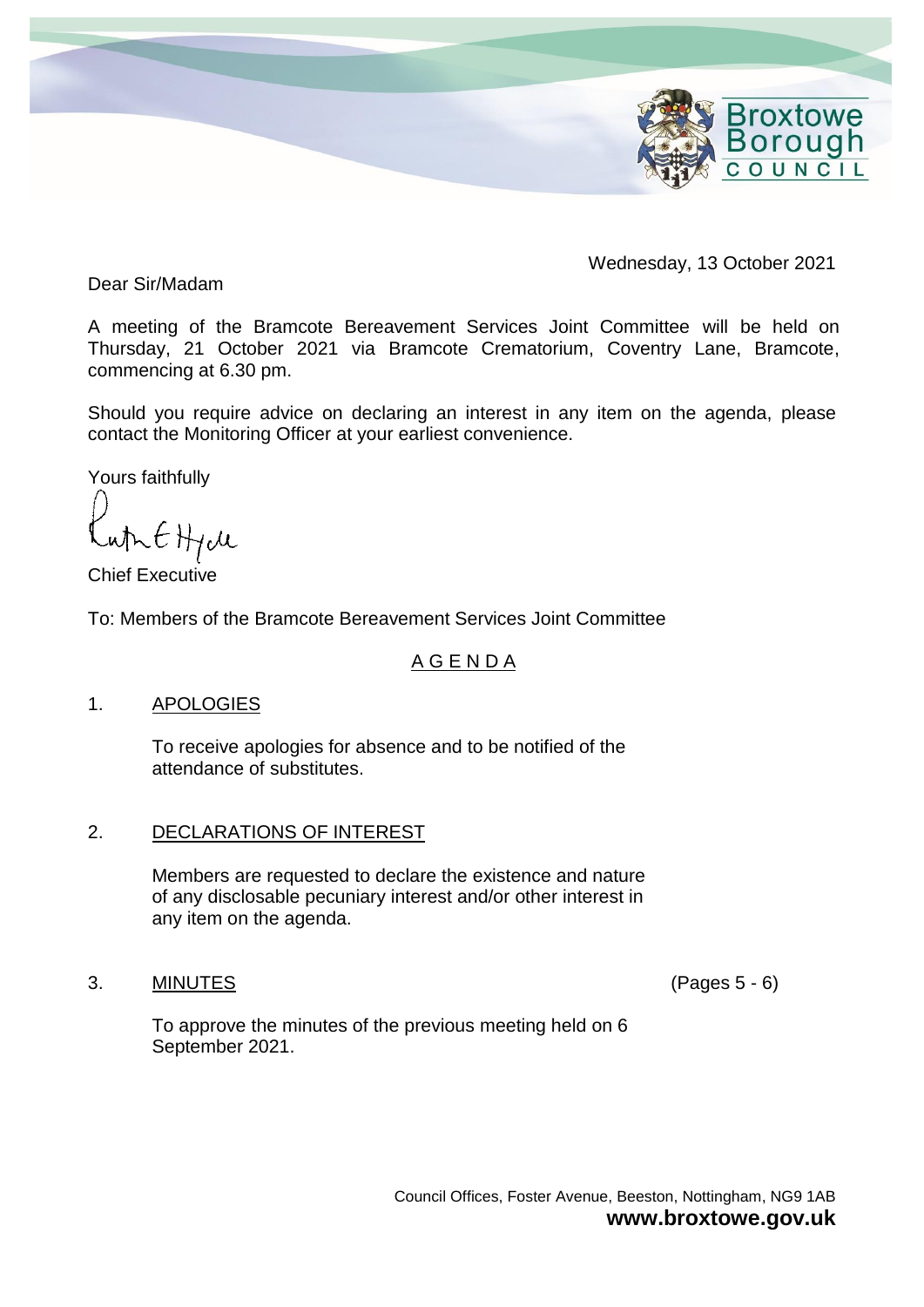### 4. CHANGE IN COST OF DIRECT CREMATION AND INTRODUCTION OF A LOW COST CREMATION (Pages 7 - 10)

To seek approval for a change in pricing for direct cremations and the introduction of a low cost cremation.

| CHANGE IN CREMATION SERVICE TIMES<br>(Pages 11 - 12) |
|------------------------------------------------------|
|                                                      |

To seek approval for a change to the cremation service times to 60 minutes.

## 6. EXTERNAL ADVICE ON CREMATOR REPLACEMENT (Pages 13 - 14)

To update members on the proposal to use specialist external advice to assist with the cremator replacement process at Bramcote Crematorium.

#### 7. INFRASTRUCTURE IMPROVEMENTS -ESSSENTIAL CREMATOR REPAIRS (Pages 15 - 16)

To provide the Joint Committee with an update on the essential cremator repairs.

### 8. SOFTWARE UPGRADE (Pages 17 - 18)

To provide the Joint Committee with an update on the software systems upgrade.

#### 9. CREMATION NUMBERS AND INFORMATION ON **CREMATIONS** (Pages 19 - 22)

To provide the Joint Committee with the latest update on cremation numbers and information on the different types of cremations.

#### 10. CHANGE IN PRICING STRUCTURE FOR THE SERVICES PROVIDED BY WESLEY MEDIA LTD (Pages 23 - 24)

To update Members of a change in the pricing structure for the services provided by Wesley Media Ltd.